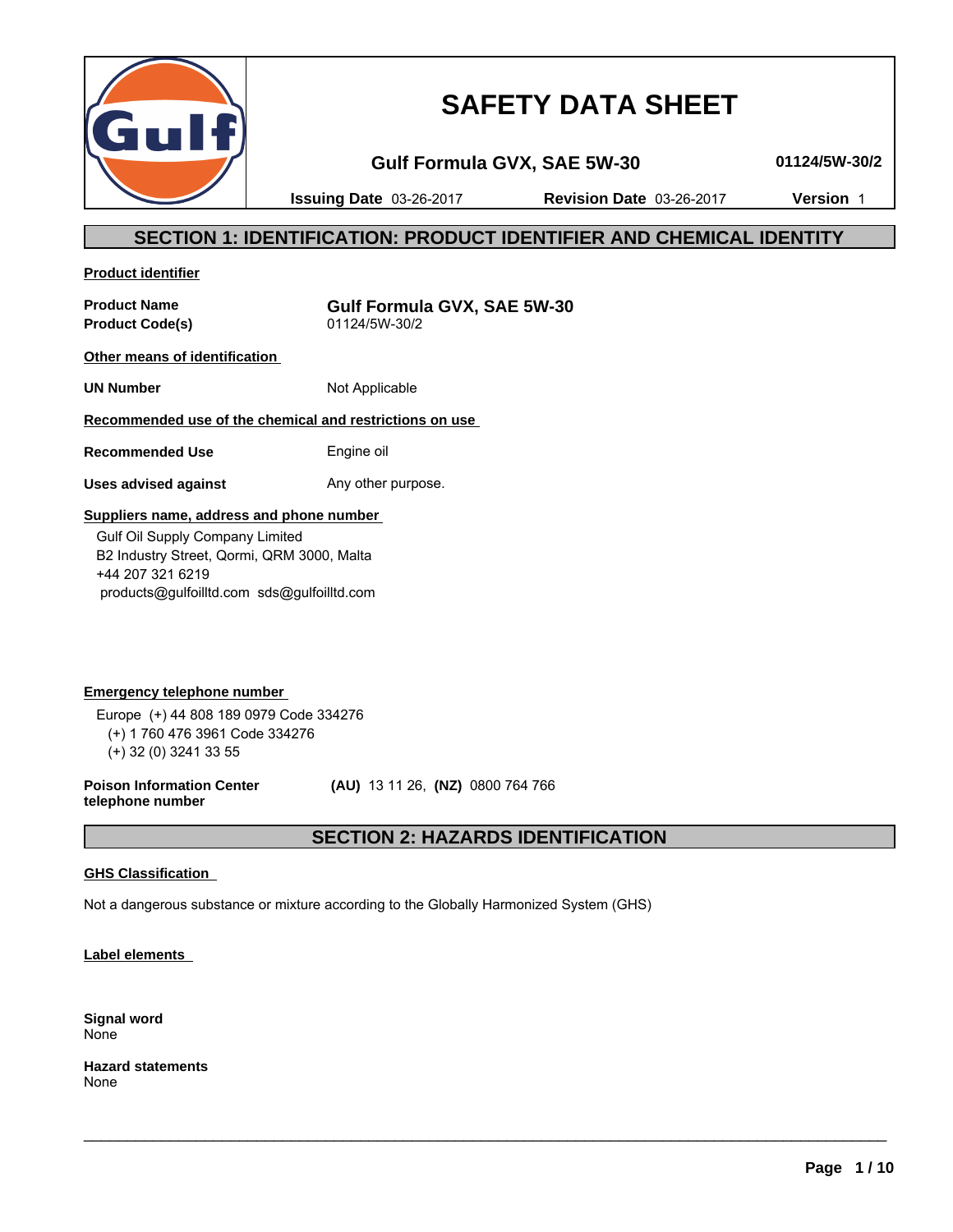#### **Precautionary Statements** None

#### **Other hazards**

No information available

## **SECTION 3: COMPOSITION/INFORMATION ON INGREDIENTS**

 $\_$  ,  $\_$  ,  $\_$  ,  $\_$  ,  $\_$  ,  $\_$  ,  $\_$  ,  $\_$  ,  $\_$  ,  $\_$  ,  $\_$  ,  $\_$  ,  $\_$  ,  $\_$  ,  $\_$  ,  $\_$  ,  $\_$  ,  $\_$  ,  $\_$  ,  $\_$  ,  $\_$  ,  $\_$  ,  $\_$  ,  $\_$  ,  $\_$  ,  $\_$  ,  $\_$  ,  $\_$  ,  $\_$  ,  $\_$  ,  $\_$  ,  $\_$  ,  $\_$  ,  $\_$  ,  $\_$  ,  $\_$  ,  $\_$  ,

This product is a mixture. Health hazard information is based on its ingredients

| <b>Chemical name</b>                                             | <b>CAS No</b> | <b>Weight-%</b> |
|------------------------------------------------------------------|---------------|-----------------|
| Highly refined, low viscosity mineral oils/hydrocarbons          |               | $-60%$<br>25%   |
| (Viscosity >7 - <20.5 cSt @40 $^{\circ}$ C)                      |               |                 |
| Highly refined base oil (Viscosity $>20.5$ cSt @40 $^{\circ}$ C) |               | 25% - 60%       |

#### **Additional information**

Product containing mineral oil with less than 3% DMSO extract as measured by IP 346

See Section 15 for additional information on base oils.

The remaining composition is a mixture of non-classified ingredients or additives below the threshold for disclosure

## **SECTION 4: FIRST AID MEASURES**

#### **Description of first-aid measures**

| <b>General advice</b>                                                  | If symptoms persist, call a physician.                                                                      |  |  |
|------------------------------------------------------------------------|-------------------------------------------------------------------------------------------------------------|--|--|
| <b>Inhalation</b>                                                      | Move to fresh air.                                                                                          |  |  |
| <b>Skin contact</b>                                                    | Wash off immediately with soap and plenty of water. Remove and wash contaminated<br>clothing before re-use. |  |  |
| Eye contact                                                            | Rinse thoroughly with plenty of water, also under the eyelids. Keep eye wide open while<br>rinsing.         |  |  |
| Ingestion                                                              | Clean mouth with water. Drink plenty of water. Do not induce vomiting without medical<br>advice.            |  |  |
| <b>Protection of First-aiders</b>                                      | Use personal protective equipment.                                                                          |  |  |
| Most important symptoms and effects, both acute and delayed            |                                                                                                             |  |  |
| <b>Main Symptoms</b>                                                   | None                                                                                                        |  |  |
| Indication of immediate medical attention and special treatment needed |                                                                                                             |  |  |
|                                                                        |                                                                                                             |  |  |

**Notes to physician** Treat symptomatically.

## **SECTION 5: FIRE FIGHTING MEASURES**

### **Extinguishing media**

#### **Suitable Extinguishing Media**

Use extinguishing measures that are appropriate to local circumstances and the surrounding environment:, Use CO2, dry chemical, or foam, Water spray or fog, Cool containers / tanks with water spray

 $\_$  ,  $\_$  ,  $\_$  ,  $\_$  ,  $\_$  ,  $\_$  ,  $\_$  ,  $\_$  ,  $\_$  ,  $\_$  ,  $\_$  ,  $\_$  ,  $\_$  ,  $\_$  ,  $\_$  ,  $\_$  ,  $\_$  ,  $\_$  ,  $\_$  ,  $\_$  ,  $\_$  ,  $\_$  ,  $\_$  ,  $\_$  ,  $\_$  ,  $\_$  ,  $\_$  ,  $\_$  ,  $\_$  ,  $\_$  ,  $\_$  ,  $\_$  ,  $\_$  ,  $\_$  ,  $\_$  ,  $\_$  ,  $\_$  ,

### **Extinguishing media which shall not be used for safety reasons**

Do not use a solid water stream as it may scatter and spread fire

#### **Specific hazards arising from the chemical**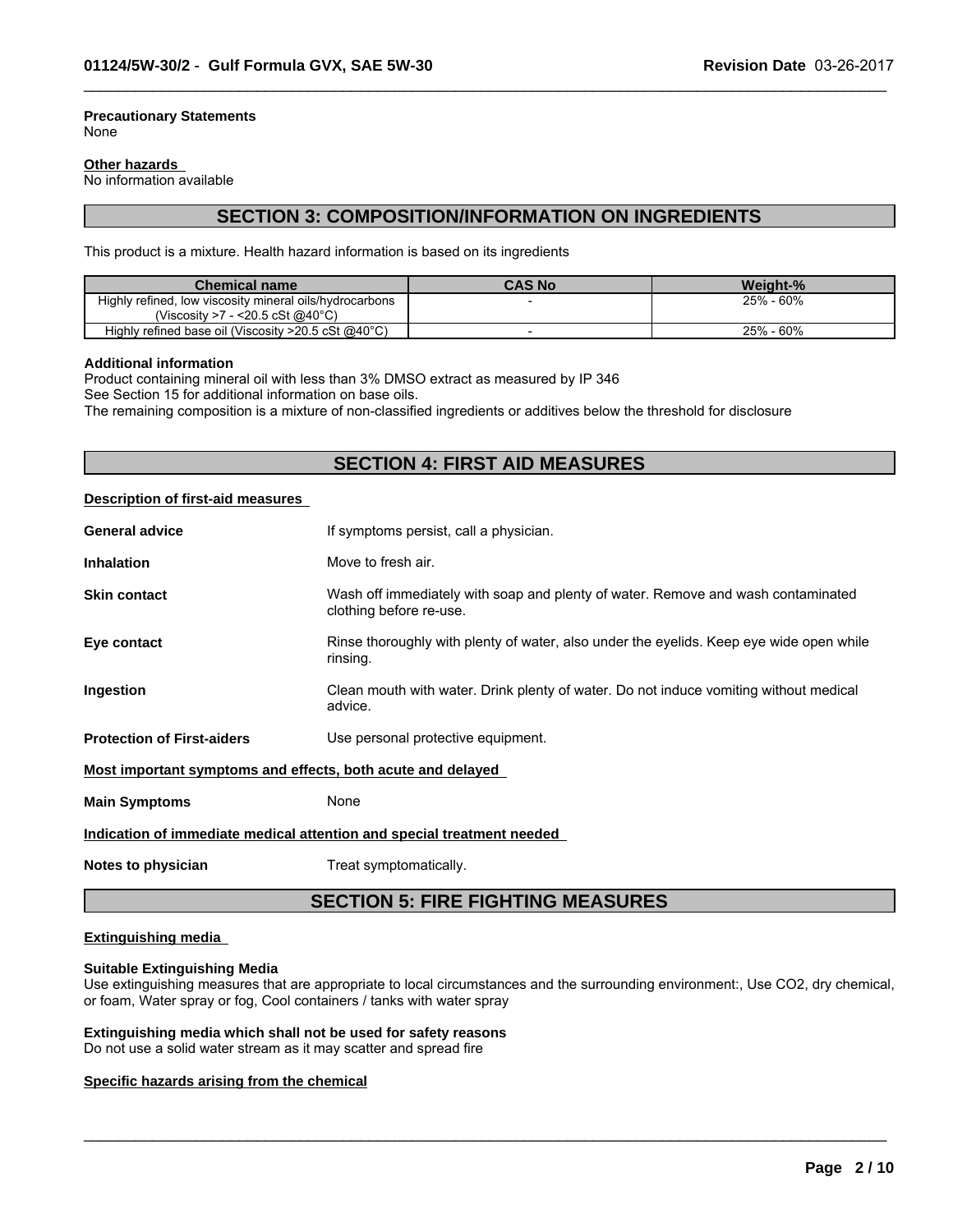Thermal decomposition can lead to release of irritating gases and vapors. Carbon monoxide, carbon dioxide and unburned hydrocarbons (smoke). In the event of fire and/or explosion do not breathe fumes. This material creates a fire hazard because it floats on water. Combustible material.

 $\_$  ,  $\_$  ,  $\_$  ,  $\_$  ,  $\_$  ,  $\_$  ,  $\_$  ,  $\_$  ,  $\_$  ,  $\_$  ,  $\_$  ,  $\_$  ,  $\_$  ,  $\_$  ,  $\_$  ,  $\_$  ,  $\_$  ,  $\_$  ,  $\_$  ,  $\_$  ,  $\_$  ,  $\_$  ,  $\_$  ,  $\_$  ,  $\_$  ,  $\_$  ,  $\_$  ,  $\_$  ,  $\_$  ,  $\_$  ,  $\_$  ,  $\_$  ,  $\_$  ,  $\_$  ,  $\_$  ,  $\_$  ,  $\_$  ,

#### **Hazardous decomposition products**

Incomplete combustion and thermolysis produces potentially toxic gases such as carbon monoxide and carbon dioxide

#### **Advice for firefighters**

#### **Special protective equipment for fire-fighters**

As in any fire, wear self-contained breathing apparatus pressure-demand, MSHA/NIOSH (approved or equivalent) and full protective gear

### **SECTION 6: ACCIDENTAL RELEASE MEASURES**

#### **Personal precautions, protective equipment and emergency procedures**

Remove all sources of ignition. Ensure adequate ventilation.

**Advice for non-emergency personnel** Material can create slippery conditions.

**Advice for emergency responders** For personal protection see section 8.

#### **Environmental precautions**

Prevent further leakage or spillage if safe to do so. Do not flush into surface water or sanitary sewer system.

#### **Methods and materials for containment and cleaning up**

Soak up with inert absorbent material (e.g. sand, silica gel, acid binder, universal binder, sawdust). Dike to collect large liquid spills.

#### **Reference to other sections**

See Section 8/12/13 for additional information

## **SECTION 7: HANDLING AND STORAGE**

#### **Precautions for safe handling**

Ensure adequate ventilation. Do not eat, drink or smoke when using this product. Handle in accordance with good industrial hygiene and safety practice.

#### **Conditions for safe storage, including any incompatibilities**

#### **Technical measures/Storage conditions**

Keep containers tightly closed in a dry, cool and well-ventilated place. Keep away from open flames, hot surfaces and sources of ignition. Keep container tightly closed in a dry and well-ventilated place.

#### **Incompatible materials**

Oxidizing agent

**Recommended Use** Engine oil

## **SECTION 8: EXPOSURE CONTROLS/PERSONAL PROTECTION**

 $\_$  ,  $\_$  ,  $\_$  ,  $\_$  ,  $\_$  ,  $\_$  ,  $\_$  ,  $\_$  ,  $\_$  ,  $\_$  ,  $\_$  ,  $\_$  ,  $\_$  ,  $\_$  ,  $\_$  ,  $\_$  ,  $\_$  ,  $\_$  ,  $\_$  ,  $\_$  ,  $\_$  ,  $\_$  ,  $\_$  ,  $\_$  ,  $\_$  ,  $\_$  ,  $\_$  ,  $\_$  ,  $\_$  ,  $\_$  ,  $\_$  ,  $\_$  ,  $\_$  ,  $\_$  ,  $\_$  ,  $\_$  ,  $\_$  ,

#### **Control parameters**

**Exposure Limits** Contains no substances with occupational exposure limit values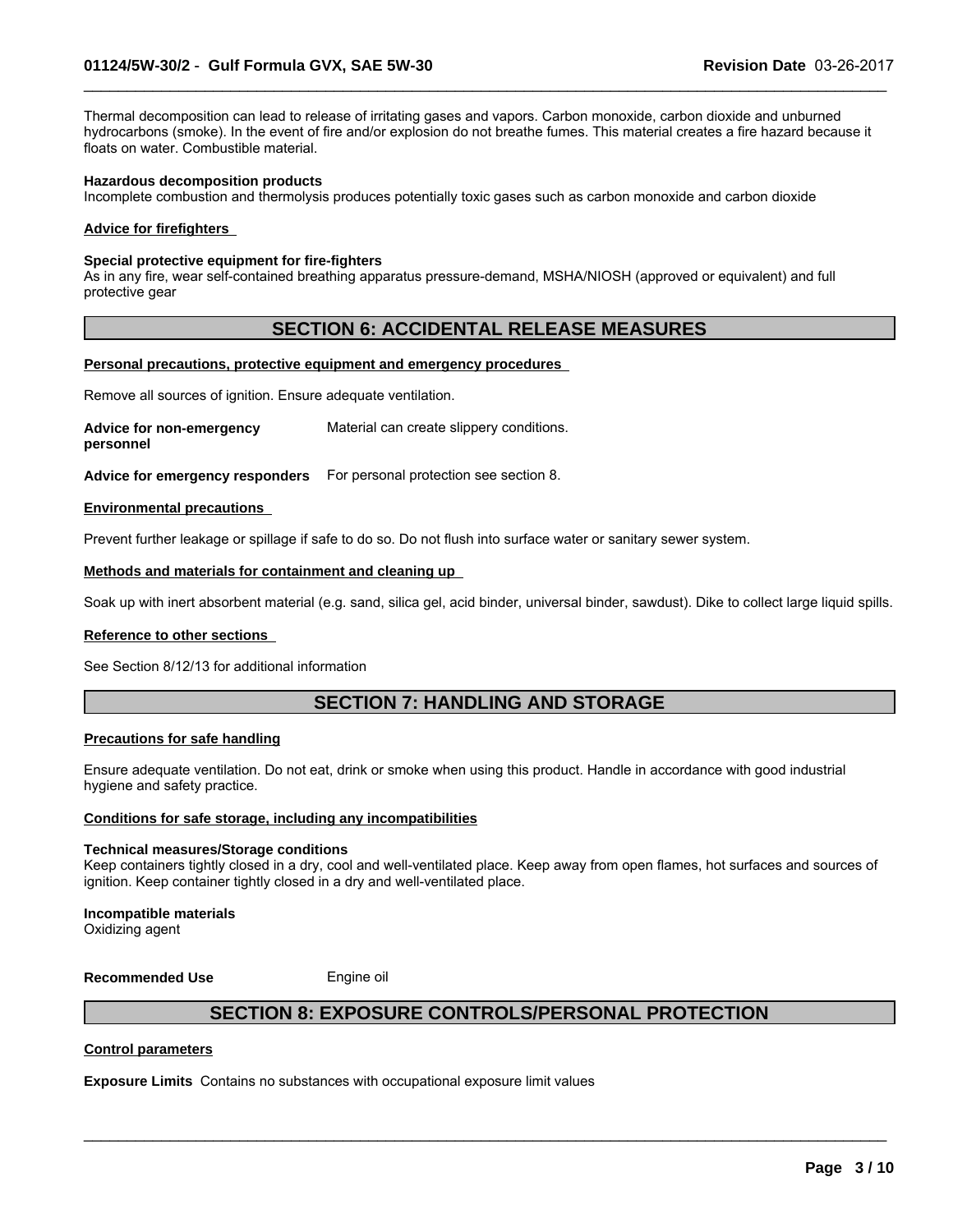## **01124/5W-30/2** - **Gulf Formula GVX, SAE 5W-30 Revision Date** 03-26-2017

| Chemical name                                                                                            | Australia | New Zealand                                             | <b>New Zealand - Biological Exposure</b><br>Indices (BEI) |
|----------------------------------------------------------------------------------------------------------|-----------|---------------------------------------------------------|-----------------------------------------------------------|
| Highly refined, low viscosity mineral<br>oils/hydrocarbons (Viscosity >7 - <20.5 cSt<br>$@40^{\circ}$ C) |           | TWA: $5 \text{ mg/m}^3$<br>STEL: $10 \text{ mg/m}^3$    |                                                           |
| Highly refined base oil (Viscosity >20.5 cSt)<br>@40°C)                                                  |           | TWA: $5 \text{ mg/m}^3$<br>$STEL: 10$ ma/m <sup>3</sup> |                                                           |

 $\_$  ,  $\_$  ,  $\_$  ,  $\_$  ,  $\_$  ,  $\_$  ,  $\_$  ,  $\_$  ,  $\_$  ,  $\_$  ,  $\_$  ,  $\_$  ,  $\_$  ,  $\_$  ,  $\_$  ,  $\_$  ,  $\_$  ,  $\_$  ,  $\_$  ,  $\_$  ,  $\_$  ,  $\_$  ,  $\_$  ,  $\_$  ,  $\_$  ,  $\_$  ,  $\_$  ,  $\_$  ,  $\_$  ,  $\_$  ,  $\_$  ,  $\_$  ,  $\_$  ,  $\_$  ,  $\_$  ,  $\_$  ,  $\_$  ,

*Australia - Workplace Exposure Standards for Airborne Contaminants. New Zealand - Workplace Exposure Standards and Biological Exposure Indices.*

| Appropriate engineering controls                                                 |                                                                                                                                                                                                                                                                                                                                                                                                                                                                 |
|----------------------------------------------------------------------------------|-----------------------------------------------------------------------------------------------------------------------------------------------------------------------------------------------------------------------------------------------------------------------------------------------------------------------------------------------------------------------------------------------------------------------------------------------------------------|
| <b>Engineering controls</b>                                                      | Ensure adequate ventilation, especially in confined areas.                                                                                                                                                                                                                                                                                                                                                                                                      |
|                                                                                  | Individual protection measures, such as personal protective equipment                                                                                                                                                                                                                                                                                                                                                                                           |
| <b>Eye/face protection</b><br>Skin and body protection<br><b>Hand Protection</b> | Safety glasses with side-shields.<br>Long sleeved clothing. Apron. Impervious gloves.<br>Protective gloves. Please observe the instructions regarding permeability and breakthrough<br>time which are provided by the supplier of the gloves. Also take into consideration the<br>specific local conditions under which the product is used, such as the danger of cuts,<br>abrasion. Barrier creams may help to protect the exposed areas of skin, they should |
| <b>Respiratory protection</b>                                                    | however not be applied once exposure has occurred.<br>No special protective equipment required. In case of mist, spray or aerosol exposure wear<br>suitable personal respiratory protection and protective suit.                                                                                                                                                                                                                                                |
| <b>Hygiene measures</b>                                                          | Regular cleaning of equipment, work area and clothing is recommended.                                                                                                                                                                                                                                                                                                                                                                                           |
| <b>Environmental Exposure Controls</b><br><b>Thermal hazards</b>                 | No special environmental precautions required.<br>None under normal use conditions                                                                                                                                                                                                                                                                                                                                                                              |

## **SECTION 9: PHYSICAL AND CHEMICAL PROPERTIES**

### **Information on basic physical and chemical properties**

| <b>Physical state</b><br>Odor    | liquid<br>Hydrocarbon-like | Appearance<br><b>Odor threshold</b> | clear amber<br>Not Determined |
|----------------------------------|----------------------------|-------------------------------------|-------------------------------|
| Property                         | Values                     |                                     | Remarks                       |
| рH                               | Not Determined             |                                     |                               |
| Melting point / freezing point   | Not Determined             |                                     |                               |
| Boiling point / boiling range    | Not Determined             |                                     |                               |
| <b>Flash point</b>               | 234 °C / 453 °F            |                                     | ASTM D 92                     |
| <b>Evaporation rate</b>          | Not Determined             |                                     |                               |
| Flammability (solid, gas)        | Not Determined             |                                     |                               |
| <b>Flammability Limit in Air</b> |                            |                                     |                               |
| Upper flammability limit:        | Not Determined             |                                     |                               |
| Lower flammability limit:        | Not Determined             |                                     |                               |
| Vapor pressure                   | Not Determined             |                                     |                               |
| Vapor density                    | Not Determined             |                                     |                               |
| <b>Relative density</b>          | 0.8488                     |                                     | @15°C                         |
| Solubility(ies)                  | Insoluble in water         |                                     |                               |
| <b>Partition coefficient</b>     | Not Determined             |                                     |                               |
| <b>Autoignition temperature</b>  | Not Determined             |                                     |                               |
| <b>Decomposition temperature</b> | Not Determined             |                                     |                               |

 $\_$  ,  $\_$  ,  $\_$  ,  $\_$  ,  $\_$  ,  $\_$  ,  $\_$  ,  $\_$  ,  $\_$  ,  $\_$  ,  $\_$  ,  $\_$  ,  $\_$  ,  $\_$  ,  $\_$  ,  $\_$  ,  $\_$  ,  $\_$  ,  $\_$  ,  $\_$  ,  $\_$  ,  $\_$  ,  $\_$  ,  $\_$  ,  $\_$  ,  $\_$  ,  $\_$  ,  $\_$  ,  $\_$  ,  $\_$  ,  $\_$  ,  $\_$  ,  $\_$  ,  $\_$  ,  $\_$  ,  $\_$  ,  $\_$  ,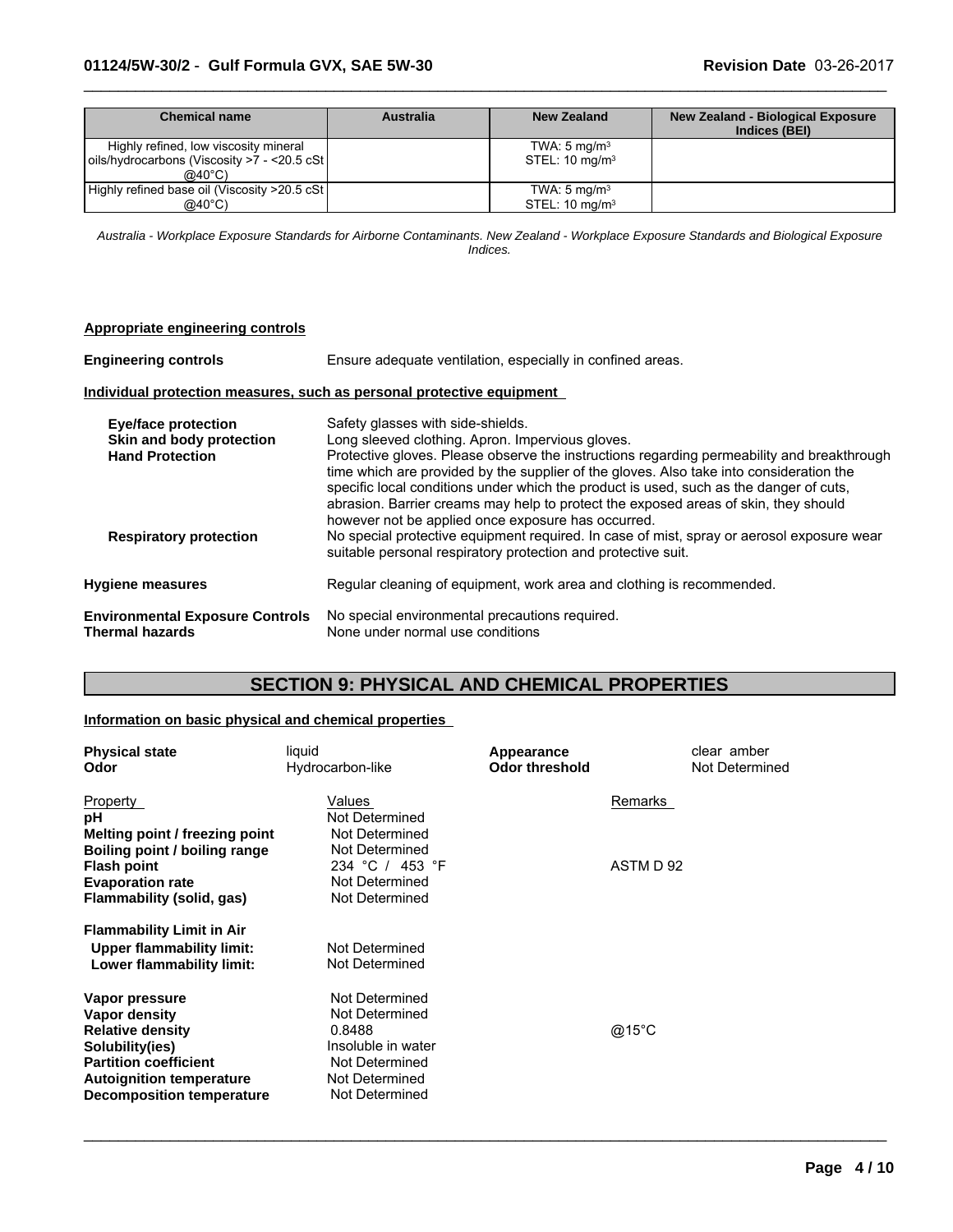| <b>Kinematic viscosity</b><br><b>Explosive properties</b><br><b>Oxidizing Properties</b>                | 53.4 cSt @ 40 °C<br>Not applicable<br>Not applicable                       | ASTM D 445              |
|---------------------------------------------------------------------------------------------------------|----------------------------------------------------------------------------|-------------------------|
| <b>Other Information</b>                                                                                |                                                                            |                         |
| Viscosity, kinematic (100°C)<br><b>Pour Point</b><br>VOC Content (ASTM E-1868-10)<br><b>VOC content</b> | 9.8 $cSt@100°C$<br>$-39$ °C / $-38$ °F<br>Not Determined<br>Not Determined | ASTM D 445<br>ASTM D 97 |

## **SECTION 10: STABILITY AND REACTIVITY**

 $\_$  ,  $\_$  ,  $\_$  ,  $\_$  ,  $\_$  ,  $\_$  ,  $\_$  ,  $\_$  ,  $\_$  ,  $\_$  ,  $\_$  ,  $\_$  ,  $\_$  ,  $\_$  ,  $\_$  ,  $\_$  ,  $\_$  ,  $\_$  ,  $\_$  ,  $\_$  ,  $\_$  ,  $\_$  ,  $\_$  ,  $\_$  ,  $\_$  ,  $\_$  ,  $\_$  ,  $\_$  ,  $\_$  ,  $\_$  ,  $\_$  ,  $\_$  ,  $\_$  ,  $\_$  ,  $\_$  ,  $\_$  ,  $\_$  ,

### **Reactivity**

None under normal use conditions

#### **Chemical stability**

Stable under normal conditions

#### **Possibility of hazardous reactions**

None under normal use conditions

#### **Conditions to avoid**

Keep away from open flames, hot surfaces and sources of ignition, Extremes of temperature and direct sunlight

#### **Incompatible materials**

Oxidizing agent

#### **Hazardous decomposition products**

Incomplete combustion and thermolysis produces potentially toxic gases such as carbon monoxide and carbon dioxide.

## **SECTION 11: TOXICOLOGICAL INFORMATION**

 $\_$  ,  $\_$  ,  $\_$  ,  $\_$  ,  $\_$  ,  $\_$  ,  $\_$  ,  $\_$  ,  $\_$  ,  $\_$  ,  $\_$  ,  $\_$  ,  $\_$  ,  $\_$  ,  $\_$  ,  $\_$  ,  $\_$  ,  $\_$  ,  $\_$  ,  $\_$  ,  $\_$  ,  $\_$  ,  $\_$  ,  $\_$  ,  $\_$  ,  $\_$  ,  $\_$  ,  $\_$  ,  $\_$  ,  $\_$  ,  $\_$  ,  $\_$  ,  $\_$  ,  $\_$  ,  $\_$  ,  $\_$  ,  $\_$  ,

#### **Information on the likely routes of exposure**

### **Product Information - Principle Routes of Exposure**

| Inhalation   | None known |
|--------------|------------|
| Eye contact  | None known |
| Skin contact | None known |

# **Ingestion** None known

### **Numerical measures of toxicity - Product Information**

| ATEmix (oral)          | >2000 mg/kg |
|------------------------|-------------|
| <b>ATEmix (dermal)</b> | >2000 mg/kg |

#### **Acute toxicity - Product Information**

Product does not present an acute toxicity hazard based on known or supplied information.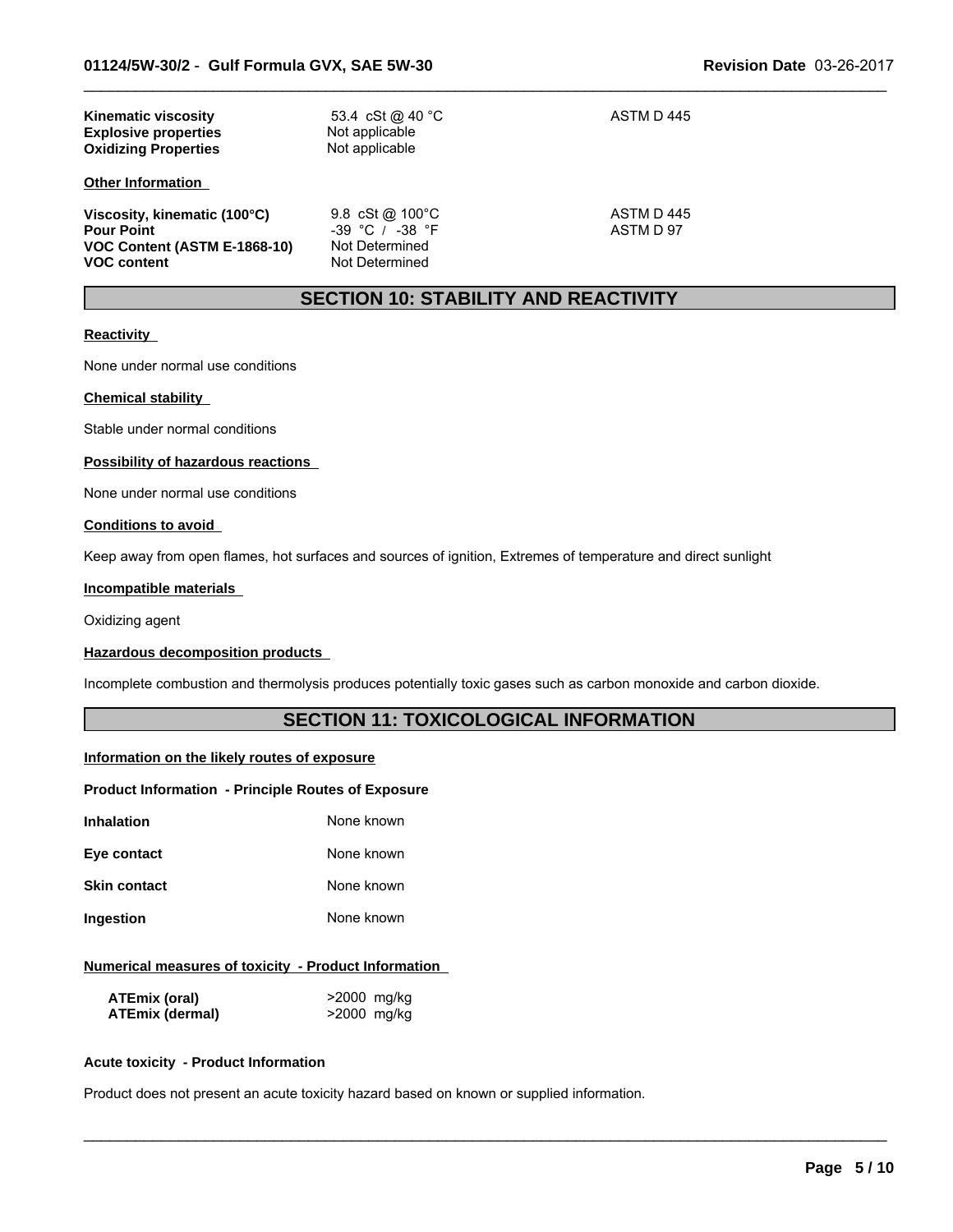### **Acute toxicity - Component Information**

| <b>Chemical name</b>                  | Oral LD50   | Dermal LD50 | <b>Inhalation LC50</b> |
|---------------------------------------|-------------|-------------|------------------------|
| Highly refined, low viscosity mineral | >2000 mg/kg | >2000 mg/kg |                        |
| oils/hydrocarbons (Viscosity >7 -     |             |             |                        |
| $<$ 20.5 cSt @40 $^{\circ}$ C)        |             |             |                        |
| Highly refined base oil (Viscosity    | >2000 mg/kg | >2000 mg/kg |                        |
| $>20.5 \text{ cSt}$ @ 40 °C)          |             |             |                        |

 $\_$  ,  $\_$  ,  $\_$  ,  $\_$  ,  $\_$  ,  $\_$  ,  $\_$  ,  $\_$  ,  $\_$  ,  $\_$  ,  $\_$  ,  $\_$  ,  $\_$  ,  $\_$  ,  $\_$  ,  $\_$  ,  $\_$  ,  $\_$  ,  $\_$  ,  $\_$  ,  $\_$  ,  $\_$  ,  $\_$  ,  $\_$  ,  $\_$  ,  $\_$  ,  $\_$  ,  $\_$  ,  $\_$  ,  $\_$  ,  $\_$  ,  $\_$  ,  $\_$  ,  $\_$  ,  $\_$  ,  $\_$  ,  $\_$  ,

#### **Delayed and immediate effects as well as chronic effects from short and long-term exposure**

| <b>Skin corrosion/irritation</b>                                                      | Based on available data, the classification criteria are not met.                                                                      |
|---------------------------------------------------------------------------------------|----------------------------------------------------------------------------------------------------------------------------------------|
| Serious eye damage/eye irritation                                                     | Based on available data, the classification criteria are not met.                                                                      |
| <b>Sensitization</b><br><b>Respiratory Sensitization</b><br><b>Skin sensitization</b> | Based on available data, the classification criteria are not met.<br>Based on available data, the classification criteria are not met. |
| Germ cell mutagenicity                                                                | Based on available data, the classification criteria are not met.                                                                      |
| Carcinogenicity                                                                       | Based on available data, the classification criteria are not met.                                                                      |
| <b>Reproductive toxicity</b>                                                          | Based on available data, the classification criteria are not met.                                                                      |
| Specific target organ systemic<br>toxicity (single exposure)                          | Based on available data, the classification criteria are not met                                                                       |
| Specific target organ systemic<br>toxicity (repeated exposure)                        | Based on available data, the classification criteria are not met                                                                       |
| <b>Aspiration hazard</b>                                                              | Based on available data, the classification criteria are not met.                                                                      |
| <b>Exposure levels</b>                                                                | See section 8 for more information                                                                                                     |
| Interactive effects                                                                   | None known                                                                                                                             |

## **SECTION 12: ECOLOGICAL INFORMATION**

## **Toxicity**

No special environmental measures are necessary

| <b>Chemical name</b>                                                                               | Algae/aguatic plants | <b>Fish</b>      | <b>Toxicity to</b><br>microorganisms | <b>Crustacea</b> |
|----------------------------------------------------------------------------------------------------|----------------------|------------------|--------------------------------------|------------------|
| Highly refined, low viscosity<br>mineral oils/hydrocarbons<br>(Viscosity $>7 - 20.5$ cSt<br>@40°C) | >100: 72 h mg/L      | $>100:96$ h mg/L |                                      | >100: 48 h mg/L  |
| Highly refined base oil<br>$\vert$ (Viscosity >20.5 cSt @40°C) $\vert$                             | >100: 72 h mg/L      | $>100:96$ h mg/L |                                      | >100: 48 h mg/L  |

 $\_$  ,  $\_$  ,  $\_$  ,  $\_$  ,  $\_$  ,  $\_$  ,  $\_$  ,  $\_$  ,  $\_$  ,  $\_$  ,  $\_$  ,  $\_$  ,  $\_$  ,  $\_$  ,  $\_$  ,  $\_$  ,  $\_$  ,  $\_$  ,  $\_$  ,  $\_$  ,  $\_$  ,  $\_$  ,  $\_$  ,  $\_$  ,  $\_$  ,  $\_$  ,  $\_$  ,  $\_$  ,  $\_$  ,  $\_$  ,  $\_$  ,  $\_$  ,  $\_$  ,  $\_$  ,  $\_$  ,  $\_$  ,  $\_$  ,

### **Persistence and degradability**

The product is not readily biodegradable, but it can be degraded by micro-organisms, it is regarded as being inherently biodegradable.

## **Bioaccumulative potential**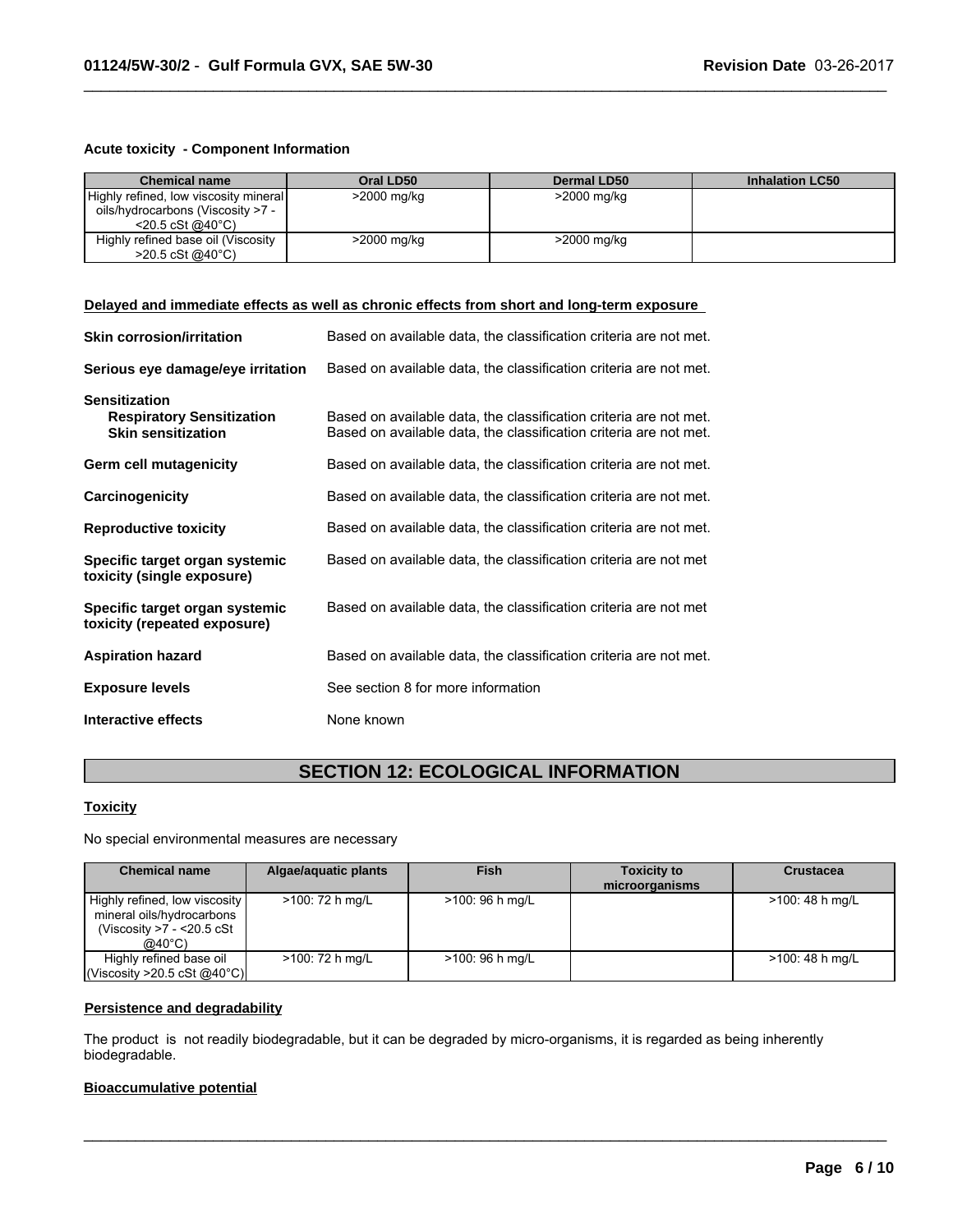No information available

#### **Mobility**

The product is insoluble and floats on water

#### **Other adverse effects**

None known

## **SECTION 13: DISPOSAL CONSIDERATIONS**

 $\_$  ,  $\_$  ,  $\_$  ,  $\_$  ,  $\_$  ,  $\_$  ,  $\_$  ,  $\_$  ,  $\_$  ,  $\_$  ,  $\_$  ,  $\_$  ,  $\_$  ,  $\_$  ,  $\_$  ,  $\_$  ,  $\_$  ,  $\_$  ,  $\_$  ,  $\_$  ,  $\_$  ,  $\_$  ,  $\_$  ,  $\_$  ,  $\_$  ,  $\_$  ,  $\_$  ,  $\_$  ,  $\_$  ,  $\_$  ,  $\_$  ,  $\_$  ,  $\_$  ,  $\_$  ,  $\_$  ,  $\_$  ,  $\_$  ,

### **Safe handling and disposal methods**

Dispose of in accordance with local regulations

#### **Disposal of any contaminated packaging**

Empty containers should be taken to an approved waste handling site for recycling or disposal. Observe all label precautions until container is cleaned, reconditioned or destroyed.

#### **Environmental regulations**

No information available

## **SECTION 14: TRANSPORT INFORMATION**

ADG Not regulated **IMDG** Not regulated

**IATA** Not regulated

## **SECTION 15: REGULATORY INFORMATION**

### **Safety, health and environmental regulations/legislation specific for the substance or mixture**

#### **National regulations**

#### **Australia**

Model Work Health and Safety Regulations (2016). Preparation of Safety Data Sheets for Hazardous Chemicals Code of Practice (2011).

### **Standard for Uniform Scheduling of Medicines and Poisons (SUSMP)**

No poisons schedule number allocated

#### **New Zealand**

Hazardous Substances Regulation 2001.

**New Zealand** Not Regulated<br> **HSNO Approval Number:** Not Regulated Not Regulated **HSNO Approval Number:** Not Regulated<br> **HSNO Hazard Classification:** Not Regulated **HSNO Hazard Classification:** 

 $\_$  ,  $\_$  ,  $\_$  ,  $\_$  ,  $\_$  ,  $\_$  ,  $\_$  ,  $\_$  ,  $\_$  ,  $\_$  ,  $\_$  ,  $\_$  ,  $\_$  ,  $\_$  ,  $\_$  ,  $\_$  ,  $\_$  ,  $\_$  ,  $\_$  ,  $\_$  ,  $\_$  ,  $\_$  ,  $\_$  ,  $\_$  ,  $\_$  ,  $\_$  ,  $\_$  ,  $\_$  ,  $\_$  ,  $\_$  ,  $\_$  ,  $\_$  ,  $\_$  ,  $\_$  ,  $\_$  ,  $\_$  ,  $\_$  ,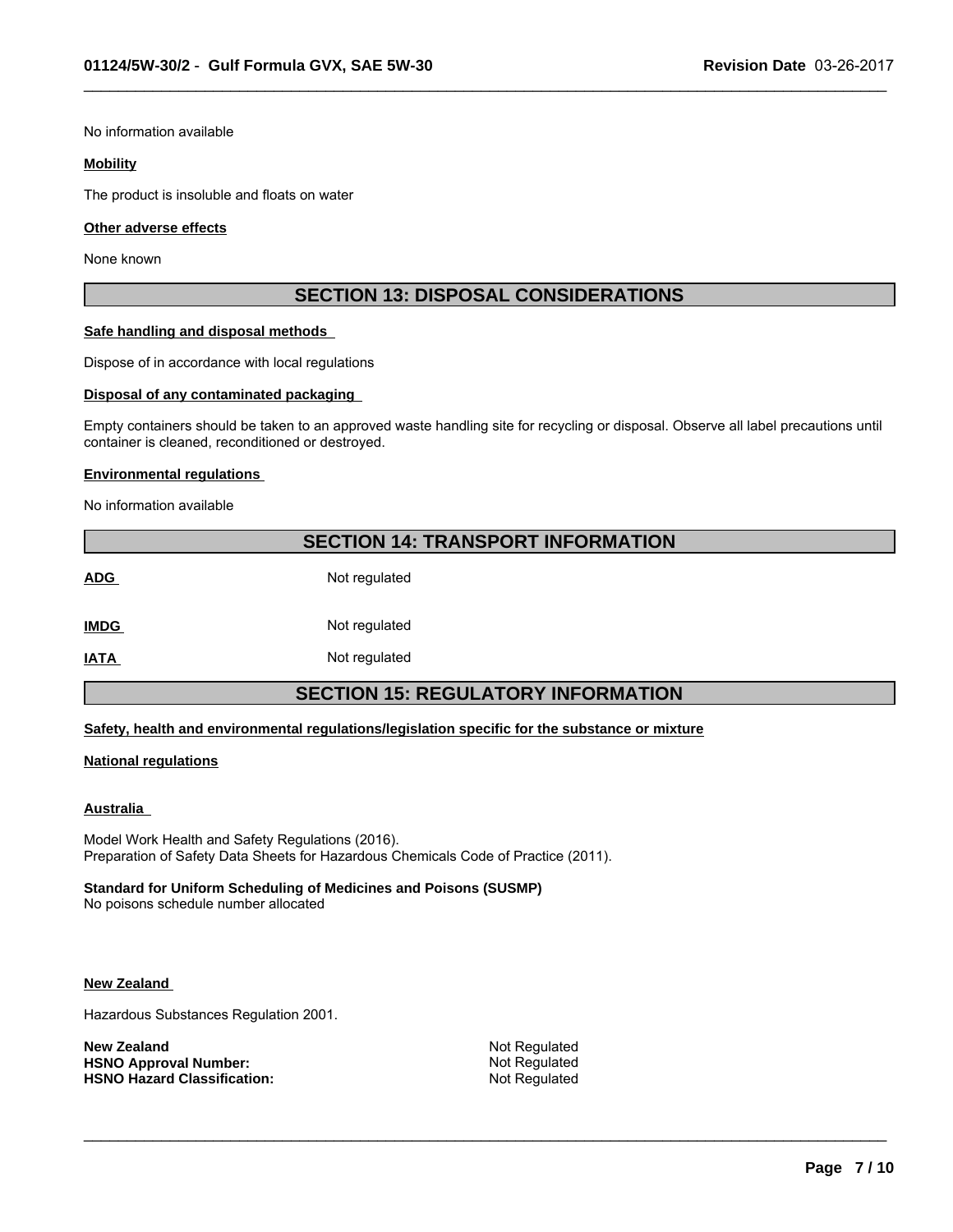$\_$  ,  $\_$  ,  $\_$  ,  $\_$  ,  $\_$  ,  $\_$  ,  $\_$  ,  $\_$  ,  $\_$  ,  $\_$  ,  $\_$  ,  $\_$  ,  $\_$  ,  $\_$  ,  $\_$  ,  $\_$  ,  $\_$  ,  $\_$  ,  $\_$  ,  $\_$  ,  $\_$  ,  $\_$  ,  $\_$  ,  $\_$  ,  $\_$  ,  $\_$  ,  $\_$  ,  $\_$  ,  $\_$  ,  $\_$  ,  $\_$  ,  $\_$  ,  $\_$  ,  $\_$  ,  $\_$  ,  $\_$  ,  $\_$  ,

#### **International Regulations**

**Ozone-depleting substances (ODS)** Not applicable

**Persistent Organic Pollutants** Not applicable

**Chemicals Subject to Prior Informed Consent (PIC)** Not applicable

#### **International Inventories**

 **TSCA** - United States Toxic Substances Control Act Section 8(b) Inventory All ingredients are on the inventory or exempt from listing

 **DSL/NDSL** - Canadian Domestic Substances List/Non-Domestic Substances List All ingredients are on the inventory or exempt from listing

 **AICS** - Australian Inventory of Chemical Substances All ingredients are on the inventory or exempt from listing

 **PICCS** - Philippines Inventory of Chemicals and Chemical Substances All ingredients are on the inventory or exempt from listing

 **KECL** - Korean Existing and Evaluated Chemical Substances All ingredients are on the inventory or exempt from listing

 **IECSC** - China Inventory of Existing Chemical Substances All ingredients are on the inventory or exempt from listing

 **ENCS** - Japan Existing and New Chemical Substances All ingredients are on the inventory or exempt from listing

 **TCSI** - Taiwan National Existing Chemical Inventory Contact supplier for inventory compliance status

 **NZIoC** - New Zealand Inventory of Chemicals All ingredients are on the inventory or exempt from listing

#### **Other Information**

**The highly refined base oil (Viscosity >20.5 cSt @40°C) contains one or more substance with the following CAS/EC numbers:**

| <b>Chemical name</b>                                      | <b>CAS No</b> | <b>EC-No</b> |
|-----------------------------------------------------------|---------------|--------------|
| Distillates (petroleum), solvent-refined heavy paraffinic | 64741-88-4    | 265-090-8    |
| Distillates (petroleum), solvent-refined light paraffinic | 64741-89-5    | 265-091-3    |
| Residual oils (petroleum), solvent deasphalted            | 64741-95-3    | 265-096-0    |
| Distillates (petroleum), solvent-refined heavy naphthenic | 64741-96-4    | 265-097-6    |
| Distillates (petroleum), solvent-refined light naphthenic | 64741-97-5    | 265-098-1    |
| Residual oils (petroleum), solvent-refined                | 64742-01-4    | 265-101-6    |
| Distillates (petroleum), hydrotreated heavy naphthenic    | 64742-52-5    | 265-155-0    |
| Distillates (petroleum), hydrotreated light naphthenic    | 64742-53-6    | 265-156-6    |
| Distillates (petroleum), hydrotreated heavy paraffinic    | 64742-54-7    | 265-157-1    |
| Distillates (petroleum), hydrotreated light paraffinic    | 64742-55-8    | 265-158-7    |

 $\_$  ,  $\_$  ,  $\_$  ,  $\_$  ,  $\_$  ,  $\_$  ,  $\_$  ,  $\_$  ,  $\_$  ,  $\_$  ,  $\_$  ,  $\_$  ,  $\_$  ,  $\_$  ,  $\_$  ,  $\_$  ,  $\_$  ,  $\_$  ,  $\_$  ,  $\_$  ,  $\_$  ,  $\_$  ,  $\_$  ,  $\_$  ,  $\_$  ,  $\_$  ,  $\_$  ,  $\_$  ,  $\_$  ,  $\_$  ,  $\_$  ,  $\_$  ,  $\_$  ,  $\_$  ,  $\_$  ,  $\_$  ,  $\_$  ,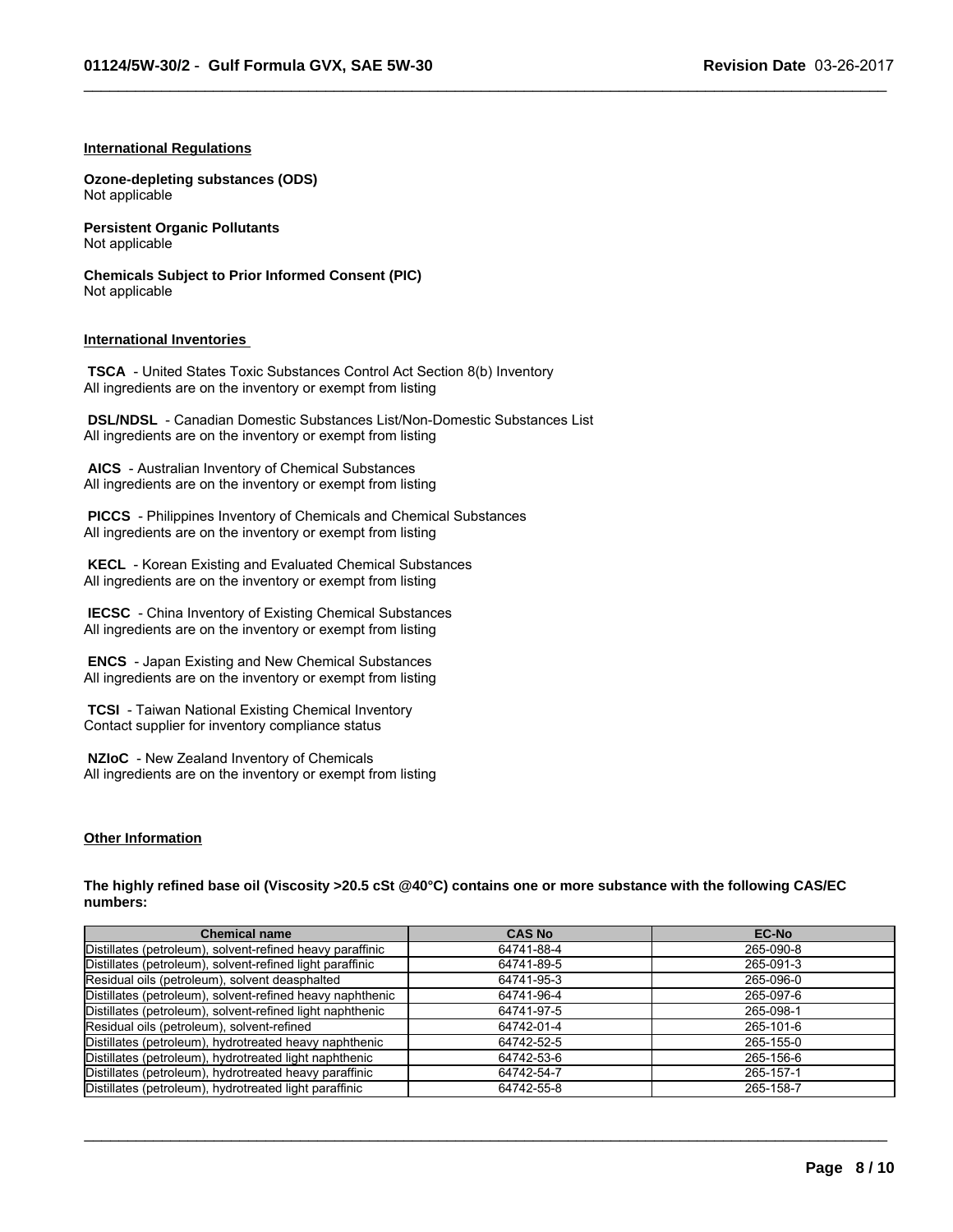| Distillates (petroleum), solvent-dewaxed light paraffinic                                | 64742-56-9 | 265-159-2 |
|------------------------------------------------------------------------------------------|------------|-----------|
| Residual oils (petroleum), hydrotreated                                                  | 64742-57-0 | 265-160-8 |
| Lubricating oils (petroleum), hydrotreated spent                                         | 64742-58-1 | 265-161-3 |
| Residual oils (petroleum), solvent-dewaxed                                               | 64742-62-7 | 265-166-0 |
| Distillates (petroleum), solvent-dewaxed heavy paraffinic                                | 64742-65-0 | 265-169-7 |
| Paraffin oils (petroleum), catalytic dewaxed heavy                                       | 64742-70-7 | 265-174-4 |
| Paraffin oils (petroleum), catalytic dewaxed light                                       | 64742-71-8 | 265-176-5 |
| Lubricating oils (petroleum), C>25, hydrotreated bright<br>stock-based                   | 72623-83-7 | 276-735-8 |
| Lubricating oils (petroleum), C20-50, hydrotreated neutral<br>loil-based, high-viscosity | 72623-85-9 | 276-736-3 |
| Lubricating oils (petroleum), C15-30, hydrotreated neutral<br>loil-based                 | 72623-86-0 | 276-737-9 |
| Lubricating oils (petroleum), C20-50, hydrotreated neutral<br>loil-based                 | 72623-87-1 | 276-738-4 |
| Lubricating oils                                                                         | 74869-22-0 | 278-012-2 |
| White mineral oil (petroleum)                                                            | 8042-47-5  | 232-455-8 |

 $\_$  ,  $\_$  ,  $\_$  ,  $\_$  ,  $\_$  ,  $\_$  ,  $\_$  ,  $\_$  ,  $\_$  ,  $\_$  ,  $\_$  ,  $\_$  ,  $\_$  ,  $\_$  ,  $\_$  ,  $\_$  ,  $\_$  ,  $\_$  ,  $\_$  ,  $\_$  ,  $\_$  ,  $\_$  ,  $\_$  ,  $\_$  ,  $\_$  ,  $\_$  ,  $\_$  ,  $\_$  ,  $\_$  ,  $\_$  ,  $\_$  ,  $\_$  ,  $\_$  ,  $\_$  ,  $\_$  ,  $\_$  ,  $\_$  ,

**The highly refined, low viscosity mineral oils/hydrocarbons (Viscosity >7 - <20.5 cSt @40°C) contains one or more substance with the following CAS/EC numbers:**

| <b>Chemical name</b>                                                                    | <b>CAS No</b> | <b>EC-No</b> |
|-----------------------------------------------------------------------------------------|---------------|--------------|
| Distillates (petroleum), hydrotreated heavy paraffinic                                  | 63742-54-7    | 265-157-1    |
| Distillates (petroleum), heavy hydrocracked                                             | 64741-76-0    | 265-077-7    |
| Distillates (petroleum), solvent-refined heavy paraffinic                               | 64741-88-4    | 265-090-8    |
| Distillates (petroleum), solvent-refined light paraffinic                               | 64741-89-5    | 265-091-3    |
| Residual oils (petroleum), solvent deasphalted                                          | 64741-95-3    | 265-096-0    |
| Distillates (petroleum), solvent-refined heavy naphthenic                               | 64741-96-4    | 265-097-6    |
| Distillates (petroleum), solvent-refined light naphthenic                               | 64741-97-5    | 265-098-1    |
| Residual oils (petroleum), solvent-refined                                              | 64742-01-4    | 265-101-6    |
| Distillates (petroleum), hydrotreated heavy naphthenic                                  | 64742-52-5    | 265-155-0    |
| Distillates (petroleum), hydrotreated light naphthenic                                  | 64742-53-6    | 265-156-6    |
| Distillates (petroleum), hydrotreated heavy paraffinic                                  | 64742-54-7    | 265-157-1    |
| Distillates (petroleum), hydrotreated light paraffinic                                  | 64742-55-8    | 265-158-7    |
| Distillates (petroleum), solvent-dewaxed light paraffinic                               | 64742-56-9    | 265-159-2    |
| Residual oils (petroleum), hydrotreated                                                 | 64742-57-0    | 265-160-8    |
| Lubricating oils (petroleum), hydrotreated spent                                        | 64742-58-1    | 265-161-3    |
| Residual oils (petroleum), solvent-dewaxed                                              | 64742-62-7    | 265-166-0    |
| Distillates (petroleum), solvent-dewaxed heavy paraffinic                               | 64742-65-0    | 265-169-7    |
| Paraffin oils (petroleum), catalytic dewaxed light                                      | 64742-71-8    | 265-176-5    |
| Dec-1-ene, homopolymer, hydrogenated                                                    | 68037-01-4    | 500-183-1    |
| Lubricating oils (petroleum), C>25, hydrotreated bright<br>lstock-based                 | 72623-83-7    | 276-735-8    |
| Lubricating oils (petroleum), C20-50, hydrotreated neutral<br>oil-based, high-viscosity | 72623-85-9    | 276-736-3    |
| Lubricating oils (petroleum), C15-30, hydrotreated neutral<br>loil-based                | 72623-86-0    | 276-737-9    |
| Lubricating oils (petroleum), C20-50, hydrotreated neutral<br>loil-based                | 72623-87-1    | 276-738-4    |
| Lubricating oils                                                                        | 74869-22-0    | 278-012-2    |

# **SECTION 16: OTHER INFORMATION**

 $\mathcal{L}_\mathcal{L} = \{ \mathcal{L}_\mathcal{L} = \{ \mathcal{L}_\mathcal{L} = \{ \mathcal{L}_\mathcal{L} = \{ \mathcal{L}_\mathcal{L} = \{ \mathcal{L}_\mathcal{L} = \{ \mathcal{L}_\mathcal{L} = \{ \mathcal{L}_\mathcal{L} = \{ \mathcal{L}_\mathcal{L} = \{ \mathcal{L}_\mathcal{L} = \{ \mathcal{L}_\mathcal{L} = \{ \mathcal{L}_\mathcal{L} = \{ \mathcal{L}_\mathcal{L} = \{ \mathcal{L}_\mathcal{L} = \{ \mathcal{L}_\mathcal{$ 

**Issuing Date** 03-26-2017

| <b>Revision Date</b> | 03-26-2017      |
|----------------------|-----------------|
| <b>Revision Note</b> | Initial Release |

**Key or legend to abbreviations and acronyms used in the safety data sheet**